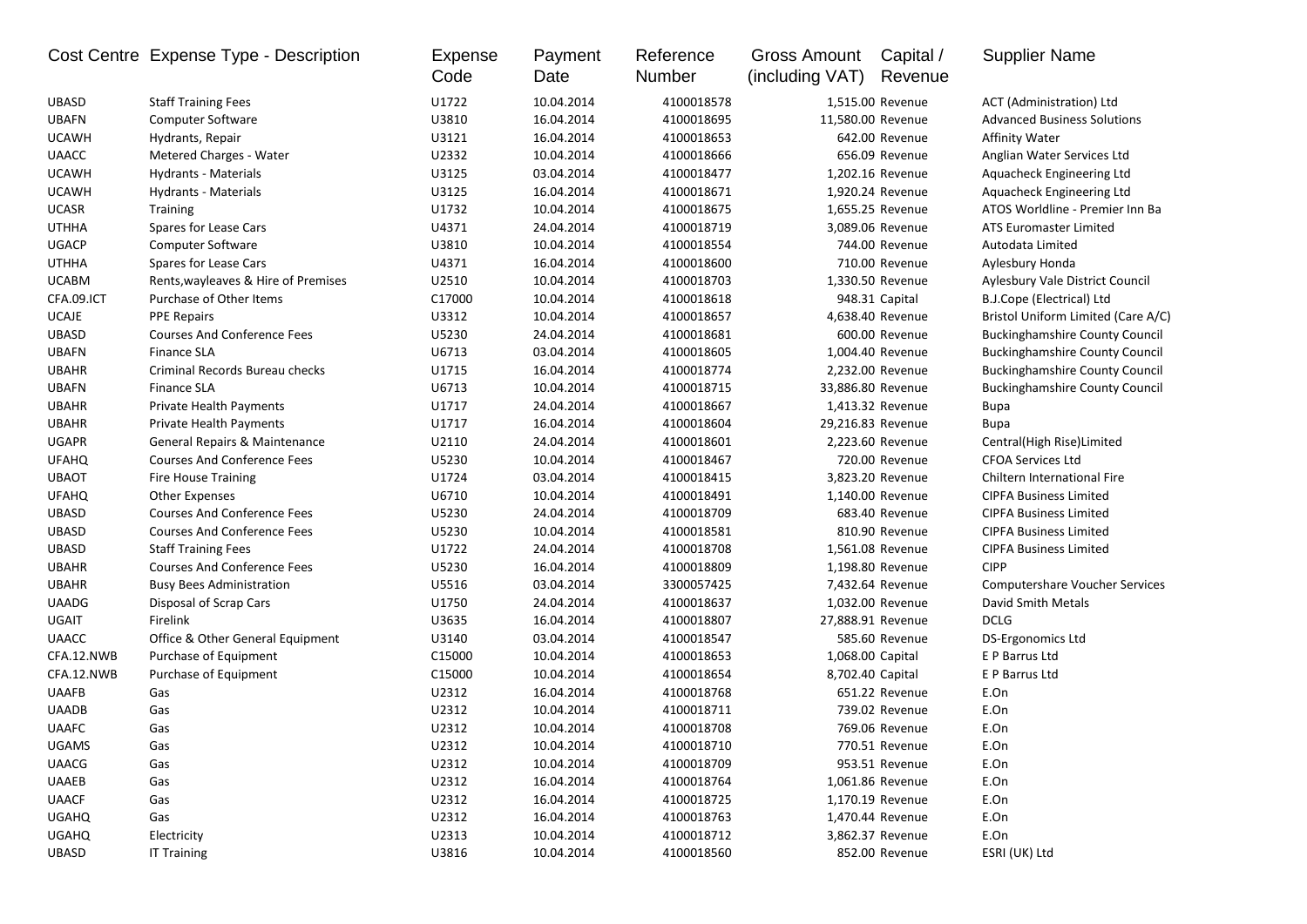|              | Cost Centre Expense Type - Description  | Expense<br>Code | Payment<br>Date | Reference<br>Number | <b>Gross Amount</b><br>(including VAT) | Capital /<br>Revenue | <b>Supplier Name</b>                       |
|--------------|-----------------------------------------|-----------------|-----------------|---------------------|----------------------------------------|----------------------|--------------------------------------------|
| <b>UAAFC</b> | Office & Other General Equipment        | U3140           | 16.04.2014      | 4100018818          |                                        | 1,000.00 Revenue     | Fit-Tek                                    |
| <b>UFAHQ</b> | Staff Travel on Public Transport        | U5211           | 03.04.2014      | 4100018555          |                                        | 830.00 Revenue       | <b>Flightline Travel Plc</b>               |
| <b>UAADE</b> | Gas                                     | U2312           | 16.04.2014      | 4100018815          |                                        | 606.95 Revenue       | Flogas UK Limited                          |
| <b>UGAPR</b> | General Repairs & Maintenance           | U2110           | 10.04.2014      | 4100018503          |                                        | 712.31 Revenue       | <b>G&amp;E Automatic Equipment Limited</b> |
| <b>UGAIT</b> | <b>Computer Software</b>                | U3810           | 24.04.2014      | 4100018656          |                                        | 13,836.88 Revenue    | <b>GGP Systems</b>                         |
| <b>UCAJE</b> | Uniforms                                | U3310           | 16.04.2014      | 4100018489          |                                        | 596.34 Revenue       | <b>Giffard Newton</b>                      |
| <b>UCAJE</b> | Protective Clothing                     | U3311           | 24.04.2014      | 4100018575          |                                        | 770.28 Revenue       | <b>Giffard Newton</b>                      |
| <b>UAAFD</b> | <b>Planned Preventative Maintenance</b> | U2151           | 16.04.2014      | 4100018587          |                                        | 1,062.04 Revenue     | Grundon Waste Management Ltd               |
| <b>UAAFD</b> | <b>Planned Preventative Maintenance</b> | U2151           | 16.04.2014      | 4100018820          |                                        | 1,154.90 Revenue     | Grundon Waste Management Ltd               |
| <b>UAACB</b> | <b>Planned Preventative Maintenance</b> | U2151           | 03.04.2014      | 4100018623          |                                        | 2,115.00 Revenue     | <b>H2O Environmental Services Ltd</b>      |
| <b>UCASR</b> | Dog Handling Costs                      | U6711           | 03.04.2014      | 4100018582          |                                        | 6,628.00 Revenue     | Hampshire Fire & Rescue Service            |
| <b>UCAJE</b> | <b>Uniforms</b>                         | U3310           | 03.04.2014      | 4100018538          |                                        | 633.84 Revenue       | Heavy Woollen Textile Co Ltd               |
| <b>UGAPR</b> | General Repairs & Maintenance           | U2110           | 03.04.2014      | 4100018551          |                                        | 5,667.60 Revenue     | Higham Flat Roofing Ltd                    |
| <b>UBAAC</b> | <b>Courses And Conference Fees</b>      | U5230           | 03.04.2014      | 4100018608          |                                        | 765.00 Revenue       | Holiday Inn Aylesbury                      |
| <b>UBAHR</b> | Consultancy fees                        | U3750           | 03.04.2014      | 4100018624          |                                        | 9,600.00 Revenue     | <b>House Warburton Business Services</b>   |
| <b>UBAHR</b> | Consultancy fees                        | U3750           | 10.04.2014      | 4100018683          |                                        | 9,600.00 Revenue     | <b>House Warburton Business Services</b>   |
| <b>UGATR</b> | Rents, wayleaves & Hire of Premises     | U2510           | 03.04.2014      | 4100018274          |                                        | 624.00 Revenue       | HTS Management Holdings Ltd                |
| <b>UGAPR</b> | <b>Property Management Consultant</b>   | U3539           | 16.04.2014      | 4100018663          |                                        | 1,800.00 Revenue     | Hub Professional Services Ltd              |
| <b>UGAPR</b> | <b>Property Management Consultant</b>   | U3539           | 10.04.2014      | 4100018566          |                                        | 1,801.20 Revenue     | Hub Professional Services Ltd              |
| <b>UGACS</b> | <b>Recruitment Expenses</b>             | U1718           | 10.04.2014      | 4100018531          |                                        | 6,284.64 Revenue     | <b>Hudson Global Resources Limited</b>     |
| <b>UTHHA</b> | Spares for Red Fleet                    | U4372           | 24.04.2014      | 4100018595          |                                        | 506.74 Revenue       | Hughes Of Beaconsfield Ltd                 |
| <b>UBAMC</b> | <b>Computer Software</b>                | U3810           | 10.04.2014      | 4100018643          |                                        | 750.00 Revenue       | Ilm                                        |
| CFA.09.ICT   | Purchase of Software                    | C14000          | 03.04.2014      | 4100018414          |                                        | 3,102.36 Capital     | Insight Direct (UK) Ltd                    |
| <b>UGAPR</b> | General Repairs & Maintenance           | U2110           | 10.04.2014      | 4100018501          |                                        | 948.00 Revenue       | <b>Instant Doors</b>                       |
| <b>UBADR</b> | <b>Driver Training</b>                  | U1730           | 03.04.2014      | 4100018511          |                                        | 1,050.00 Revenue     | JLD Driver Training Limited                |
| <b>UCASR</b> | <b>Operational Equipment</b>            | U3123           | 10.04.2014      | 4100018674          |                                        | 1,903.38 Revenue     | John Parker & Son Ltd                      |
| <b>UGACP</b> | <b>Printing Stationery</b>              | U5110           | 03.04.2014      | 4100018399          |                                        | 1,055.81 Revenue     | Konica Minolta                             |
| <b>UGAIT</b> | <b>Telephone Communications</b>         | U3630           | 24.04.2014      | 4100018696          |                                        | 3,120.00 Revenue     | Koris Ltd                                  |
| <b>UGAHQ</b> | <b>Planned Preventative Maintenance</b> | U2151           | 24.04.2014      | 4100018668          |                                        | 512.96 Revenue       | Land Structure Limited                     |
| <b>UBASD</b> | <b>Staff Training Fees</b>              | U1722           | 16.04.2014      | 4100018603          |                                        | 24,000.00 Revenue    | Learning Pool Ltd                          |
| <b>UBASD</b> | <b>Staff Training Fees</b>              | U1722           | 24.04.2014      | 4100018692          |                                        | 8,208.00 Revenue     | Legal Experience Training Ltd              |
| UGAFL        | <b>Contracted Maintenance</b>           | U4382           | 16.04.2014      | 4100018746          |                                        | 5,452.42 Revenue     | Lex Autolease Ltd                          |
| UGAFL        | Car Leasing                             | U4219           | 16.04.2014      | 4100018624          |                                        | 6,480.29 Revenue     | Lex Autolease Ltd                          |
| <b>UFAHQ</b> | Subs To Professional & National Bodies  | U6110           | 24.04.2014      | 4100018663          |                                        | 9,190.54 Revenue     | Local Government Association               |
| <b>UFADC</b> | Legal Expenses                          | U6520           | 03.04.2014      | 4100018634          |                                        | 3,420.00 Revenue     | Louise Corfield                            |
| <b>UGAHQ</b> | Furniture                               | U2410           | 10.04.2014      | 4100018680          |                                        | 563.18 Revenue       | <b>Manton Office Solutions</b>             |
| <b>UAADG</b> | Office & Other General Equipment        | U3140           | 10.04.2014      | 4100018678          |                                        | 582.00 Revenue       | <b>Manton Office Solutions</b>             |
| <b>UGAHQ</b> | Furniture                               | U2410           | 10.04.2014      | 4100018681          |                                        | 2,125.58 Revenue     | <b>Manton Office Solutions</b>             |
| <b>UGAPR</b> | Rents, wayleaves & Hire of Premises     | U2510           | 10.04.2014      | 4100018682          |                                        | 2,340.00 Revenue     | Merlin Aylesbury Management                |
| UGAFF        | Fuel Tanks - Service & M/tenance        | U4312           | 16.04.2014      | 4100018718          |                                        | 15,144.00 Revenue    | Merridale                                  |
| <b>UTHHA</b> | Spares for Lease Cars                   | U4371           | 03.04.2014      | 4100018430          |                                        | 677.33 Revenue       | Michelin Tyre Plc                          |
| <b>UGACP</b> | Computer Hardware                       | U3811           | 24.04.2014      | 4100018660          |                                        | 17,502.00 Revenue    | Misco                                      |
| <b>UCMCP</b> | <b>Consultancy Fees</b>                 | U5513           | 10.04.2014      | 4100018603          |                                        | 834.00 Revenue       | Mott Macdonald                             |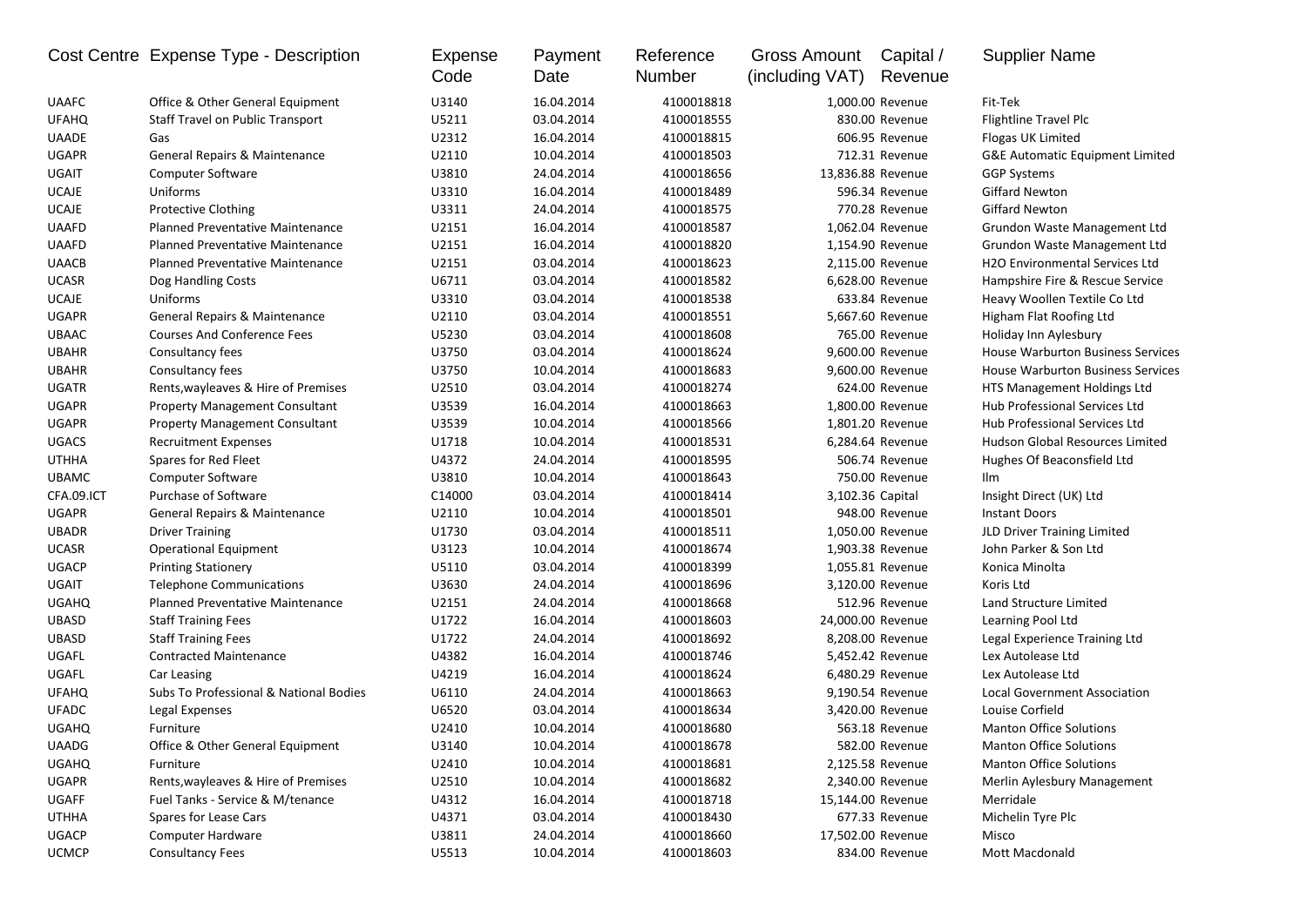|              | Cost Centre Expense Type - Description    | Expense<br>Code | Payment<br>Date | Reference<br>Number | <b>Gross Amount</b><br>(including VAT) | Capital /<br>Revenue | <b>Supplier Name</b>                 |
|--------------|-------------------------------------------|-----------------|-----------------|---------------------|----------------------------------------|----------------------|--------------------------------------|
| CFA.12.OPE   | Purchase of Equipment                     | C15000          | 24.04.2014      | 4100018602          | 11,581.70 Capital                      |                      | MSA (Britain) Ltd                    |
| <b>UGAIT</b> | <b>Computer Software</b>                  | U3810           | 24.04.2014      | 4100018657          |                                        | 720.00 Revenue       | <b>NCC Services Limited</b>          |
| UGAIT        | <b>Computer Software</b>                  | U3810           | 03.04.2014      | 4100018549          |                                        | 10,644.00 Revenue    | <b>NCEC</b>                          |
| <b>UCAJB</b> | <b>Printing Stationery</b>                | U5110           | 10.04.2014      | 4100018365          |                                        | 1,184.40 Revenue     | Olivers Design 2 Print               |
| <b>UBADR</b> | <b>Driver Training</b>                    | U1730           | 24.04.2014      | 4100018794          |                                        | 563.52 Revenue       | Oxfordshire County Council           |
| <b>UBADR</b> | <b>Driver Training</b>                    | U1730           | 24.04.2014      | 4100018793          |                                        | 1,301.18 Revenue     | Oxfordshire County Council           |
| <b>UAACB</b> | Planned Preventative Maintenance          | U2151           | 10.04.2014      | 4100018594          |                                        | 852.00 Revenue       | P French                             |
| <b>UBAOT</b> | <b>Printing Stationery</b>                | U5110           | 24.04.2014      | 4100018684          |                                        | 1,093.20 Revenue     | Pelican Print                        |
| <b>UBAHR</b> | Occupational Health Nurse Sessions        | U1770           | 16.04.2014      | 4100018640          |                                        | 579.60 Revenue       | People Asset Management Ltd          |
| <b>UBAHR</b> | <b>Occupational Health Nurse Sessions</b> | U1770           | 10.04.2014      | 4100018702          |                                        | 2,809.00 Revenue     | People Asset Management Ltd          |
| <b>UGARM</b> | Computer Software                         | U3810           | 24.04.2014      | 4100018654          | 11,400.00 Revenue                      |                      | Performance Monitoring Systems Ltd   |
| <b>UGAPR</b> | Licences                                  | U4350           | 10.04.2014      | 4100018552          |                                        | 2,418.24 Revenue     | Performing Right Society Ltd         |
| <b>UGAMC</b> | Rents, wayleaves & Hire of Premises       | U2510           | 10.04.2014      | 4100018565          |                                        | 9,875.00 Revenue     | Phoenix Scanner Graphics Ltd         |
| <b>UGAPR</b> | Licences                                  | U4350           | 03.04.2014      | 4100018551          |                                        | 1,139.04 Revenue     | Phonographic Performance Limited     |
| <b>UBASD</b> | <b>Staff Training Fees</b>                | U1722           | 24.04.2014      | 4100018707          |                                        | 2,500.00 Revenue     | Premier Training International       |
| <b>UBAHR</b> | Office & Other General Equipment          | U3140           | 24.04.2014      | 4100018669          |                                        | 1,974.00 Revenue     | Prolog Print Media                   |
| <b>UBAFN</b> | <b>Computer Software</b>                  | U3810           | 16.04.2014      | 4100018563          |                                        | 3,000.00 Revenue     | <b>Public Sector Live Limited</b>    |
| <b>UBAOT</b> | <b>Water Awareness Training</b>           | U1729           | 24.04.2014      | 4100018667          |                                        | 5,040.00 Revenue     | R3 Safety & Rescue Ltd               |
| <b>UFAHQ</b> | <b>Courses And Conference Fees</b>        | U5230           | 24.04.2014      | 3200003647          |                                        | 954.00 Revenue       | <b>Redactive Events Limited</b>      |
| <b>UGAPR</b> | General Repairs & Maintenance             | U2110           | 03.04.2014      | 4100018557          |                                        | 749.64 Revenue       | <b>Richard Cross General Builder</b> |
| <b>UGAPR</b> | General Repairs & Maintenance             | U2110           | 16.04.2014      | 4100018647          |                                        | 823.74 Revenue       | <b>Richard Cross General Builder</b> |
| <b>UGAPR</b> | General Repairs & Maintenance             | U2110           | 03.04.2014      | 4100018585          |                                        | 888.00 Revenue       | <b>Richard Cross General Builder</b> |
| <b>UGAPR</b> | General Repairs & Maintenance             | U2110           | 03.04.2014      | 4100018635          |                                        | 18,340.08 Revenue    | <b>Richard Cross General Builder</b> |
| <b>UBAFP</b> | Consultation with the Public              | U6530           | 24.04.2014      | 4100018671          |                                        | 1,159.65 Revenue     | Ron Donaldson - Knowledge Ecologist  |
| <b>UBASD</b> | <b>Health and Safety Training</b>         | U1727           | 16.04.2014      | 4100018694          |                                        | 1,044.13 Revenue     | <b>ROSPA</b>                         |
| <b>UGAPT</b> | Agency Services - Payments to Other LA    | U6020           | 24.04.2014      | 4100018707          |                                        | 16,502.40 Revenue    | Royal Berkshire Fire Authority       |
| <b>UCAJB</b> | Agency Services - Payments to Other LA    | U6020           | 10.04.2014      | 4100018584          |                                        | 25,000.00 Revenue    | Safety Centre Milton Keynes Ltd      |
| <b>UAAFE</b> | Electricity                               | U2313           | 16.04.2014      | 4100018748          |                                        | 512.50 Revenue       | Scottish Hydro Elec (Was SSE)        |
| <b>UAADD</b> | Electricity                               | U2313           | 16.04.2014      | 4100018754          |                                        | 695.88 Revenue       | Scottish Hydro Elec (Was SSE)        |
| <b>UAACC</b> | Electricity                               | U2313           | 16.04.2014      | 4100018750          |                                        | 759.85 Revenue       | Scottish Hydro Elec (Was SSE)        |
| <b>UAAFB</b> | Electricity                               | U2313           | 16.04.2014      | 4100018757          |                                        | 771.76 Revenue       | Scottish Hydro Elec (Was SSE)        |
| <b>UAACF</b> | Electricity                               | U2313           | 16.04.2014      | 4100018749          |                                        | 917.34 Revenue       | Scottish Hydro Elec (Was SSE)        |
| <b>UGAMS</b> | Electricity                               | U2313           | 16.04.2014      | 4100018758          |                                        | 931.39 Revenue       | Scottish Hydro Elec (Was SSE)        |
| <b>UAACD</b> | Electricity                               | U2313           | 16.04.2014      | 4100018755          |                                        | 971.22 Revenue       | Scottish Hydro Elec (Was SSE)        |
| <b>UAAFC</b> | Electricity                               | U2313           | 24.04.2014      | 4100018759          |                                        | 975.87 Revenue       | Scottish Hydro Elec (Was SSE)        |
| <b>UAAEB</b> | Electricity                               | U2313           | 16.04.2014      | 4100018753          |                                        | 1,193.86 Revenue     | Scottish Hydro Elec (Was SSE)        |
| <b>UGAUS</b> | Electricity                               | U2313           | 16.04.2014      | 4100018760          |                                        | 1,286.42 Revenue     | Scottish Hydro Elec (Was SSE)        |
| <b>UAACB</b> | Electricity                               | U2313           | 16.04.2014      | 4100018752          |                                        | 1,601.17 Revenue     | Scottish Hydro Elec (Was SSE)        |
| <b>UAACG</b> | Electricity                               | U2313           | 16.04.2014      | 4100018751          |                                        | 1,691.56 Revenue     | Scottish Hydro Elec (Was SSE)        |
| <b>UBAFN</b> | Agency Services - Payments to Other LA    | U6020           | 10.04.2014      | 4100018705          |                                        | 786.00 Revenue       | South Bucks District Council         |
| <b>UBAHR</b> | <b>Employees Professional Subs</b>        | U1765           | 24.04.2014      | 4100018630          |                                        | 667.80 Revenue       | South East Employers                 |
| <b>UFAHQ</b> | Consultancy fees                          | U3750           | 16.04.2014      | 4100018677          |                                        | 1,115.01 Revenue     | Sprinklersafe Europe Ltd             |
| <b>UFAHQ</b> | Consultancy fees                          | U3750           | 16.04.2014      | 4100018676          |                                        | 3,735.40 Revenue     | Sprinklersafe Europe Ltd             |